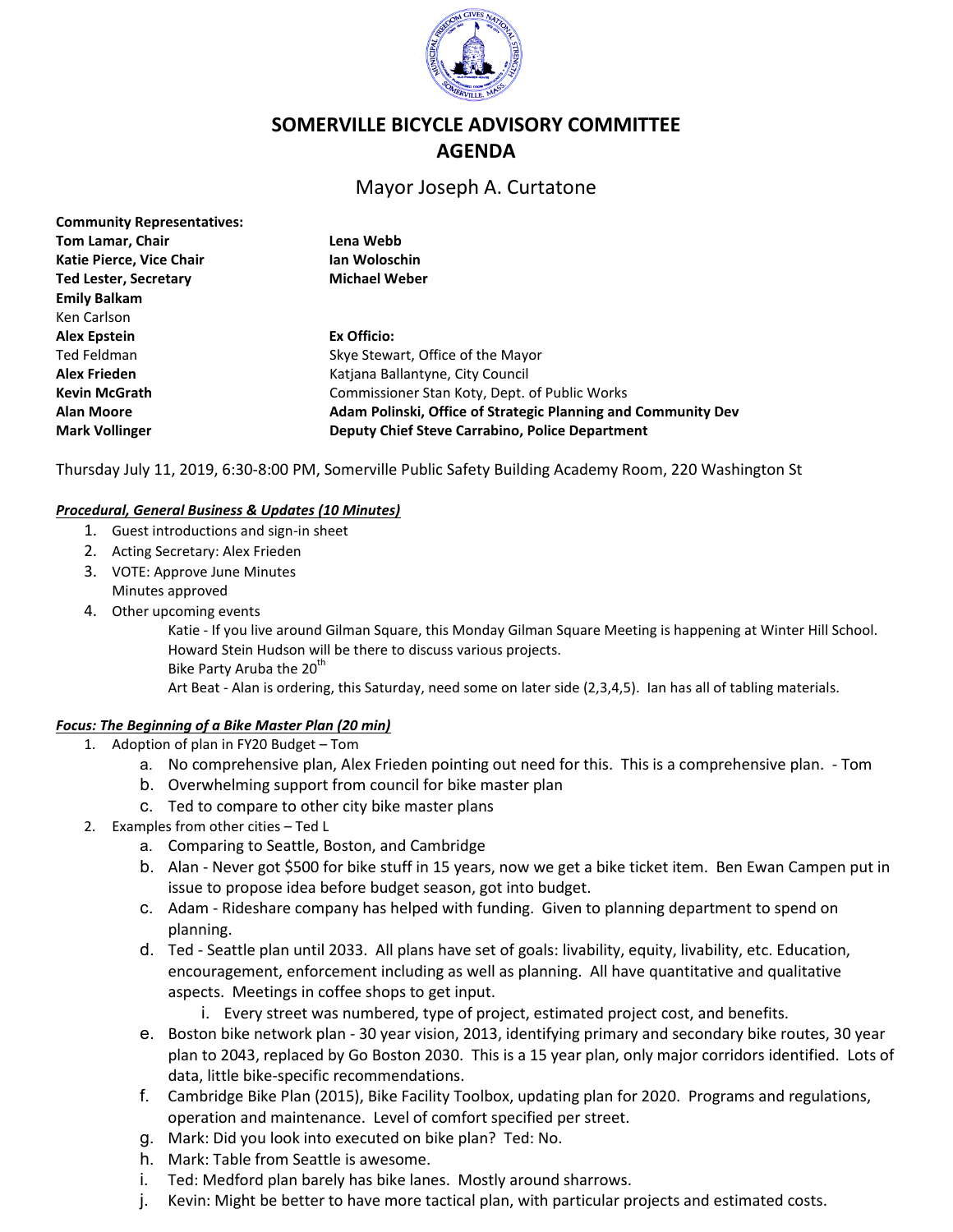- k. Ian: Very engineering and evaluation heavy, good to keep focused on projects we can work on.
- l. Mark: Who is getting contracted for bike plan? Adam: Still to be determined.
- m. Alex F: short term and long term plan needed.
- n. Alan: Is there a time frame on RFP? Adam: No, just started.
- o. Arah: Look at other somerville plans, somerville climate forward, etc.
- p. Lena: People might mobilize against a plan that don't want change.
- q. Alex Epstein: Feasibility constraint improves over time. Example of electric battery prices over time.
- 3. SBC high level goals for Bike Master Plan open discussion
	- a. Ian: Was there change on increasing the cost of parking at the city level? Adam: money is set aside for city wide parking study.

#### *City Update (35 min) - Adam*

- 1. Striping timing –Beacon St, Webster Ave, Central Broadway, Powder House Blvd, Lower Medford, Cameron
	- a. HSIP are complete
	- b. Ken had flagged concern over rough pavement near Dali. Park and Washington on Beacon will have all crossings for pedestrian signals.
	- c. Emily: Ball Square, can we turn blinking back on for blinking reds?
	- d. Kevin: Is there a final punch list? Adam: Should be done in the next two months.
	- e. Alex Epstein: Can we do exclusive and concurrent? Adam: We are asking MassDOT.
	- f. Mark Chase: Walk Boston and Livable Streets advocate for concurrent, including comparing Somerville to Cambridge intersections. Default should be concurrent and exception is exclusive.
	- g. Alex F: Asphalt curb separated bike lane was improvement on Somerville Ave during construction. Similar to Porter Square situation. It was removed.
	- h. Ian: Friend had to leave bike lane numerous times as the street has lots of holes.
- 2. Coordinating Medford and Gore St
- 3. Update on Holland St Bus Lane pilot
	- a. Tom: Is a pilot possible? Adam: Maybe, city might not have resources, maybe one day thing but not a one month one.
	- b. Alex F: good spot for temporal bus lane, no parking removed.
- 4. Powder House Blvd design update
	- a. Alan: Will there be more data collection? Adam: We have to do something with the street so we need to come to a decision in the next month.
	- b. Tom: Clarenden housing will trigger intersection for powder house and route 16.
- 5. Extending Webster Ave PBL to Prospect St
	- a. Adam: Webster lines (thermoplaster is there). Bike lane symbols and green paint need to be installed.
	- b. Alex F: Will bollards on webster be replaced? Adam: DPW is installing bollards and will replace bike bollards.
	- c. No Update on extension
- 6. Planning new Bluebikes stations
	- a. Emily: Where on Boston Ave are blue bikes going? Adam: Near Triangle
	- b. Tom: Can we move blue bikes from trum field closer to magoun? Adam: Yes, definitely worth exploring.
	- c. Greg: Are we doing expansions as part of GLX? Adam: No but we can think of moving some of the stations around?

## *Engineering (5 min)*

- 1. Quick Win Opportunities– Ted F
	- a. Ted: Quick wins for city, just going to share.
	- b. Ted: Big sandies and armadillos, locations in tables.
	- c. Ian: Do we have budget on stuff for the quick build? Adam: We definitely have room for stuff like this in budget.

## *Enforcement (10 min)*

1. Uber meeting recap - Kevin

## *Education & Encouragement (10 min) – Arah / Michael*

- 1. Tour de Somerville recap
	- a. Michael: Great ride, 30 riders, 10 children. Casual ride. Had police escort (1 SUV, 1 bike). Finished with ice cream. Everyone was happy. Joint effort of Katie, Arah, and Michael.
	- b. Katie: I got comments about nice street that they didn't even know about.
	- c. Ted: Is the map on the website? Michael: We have to do that.